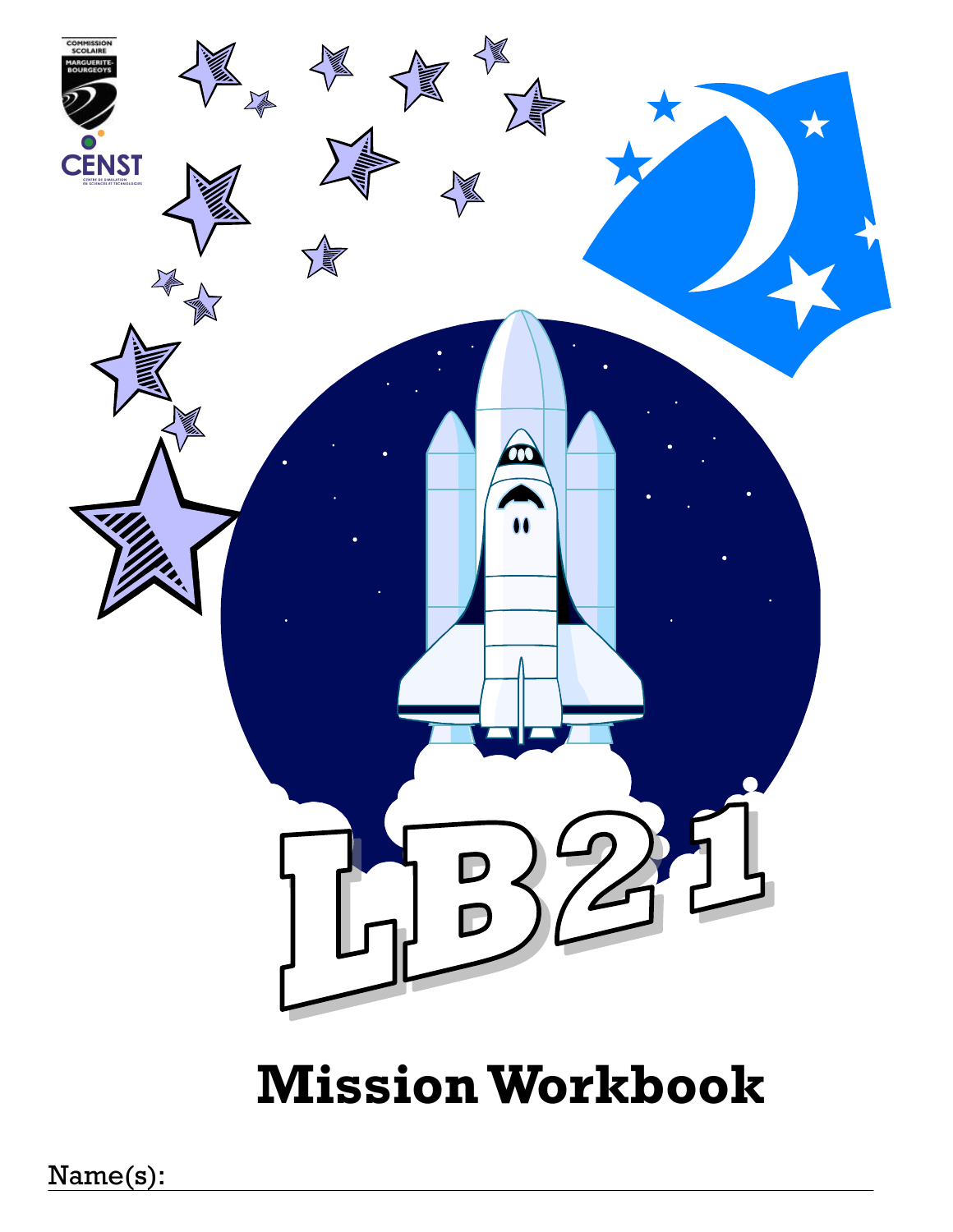

Mission: Lunar Base of the 21st Century

Code: LB21



#### **Mission:**

- 1. AM : Chooose the energy source that is the most appropriate for the lunar base.
- 2. PM : Install a prototype that will use the chosen source and generate energy on the Moon.

#### **Energy sources to evaluate:**



- 1. Petroleum  $_{(p,4)}$
- 2. Sunlight  $_{(p,8)}$
- 3. Wind  $_{(p.12)}$
- 4. Batteries  $(p, 16)$



#### **Aspects to study for each resource:**

- 1. How can we produce electricity with this resource?
- 2. What equipment will we have to take to the Moon?
- 3. What will be the total mass of that equipment?

#### **Characteristics sought for the energy source**

- 1. Must fonction on the Moon
- 2. The mass of material to be brought to the Moon must be as small as possible



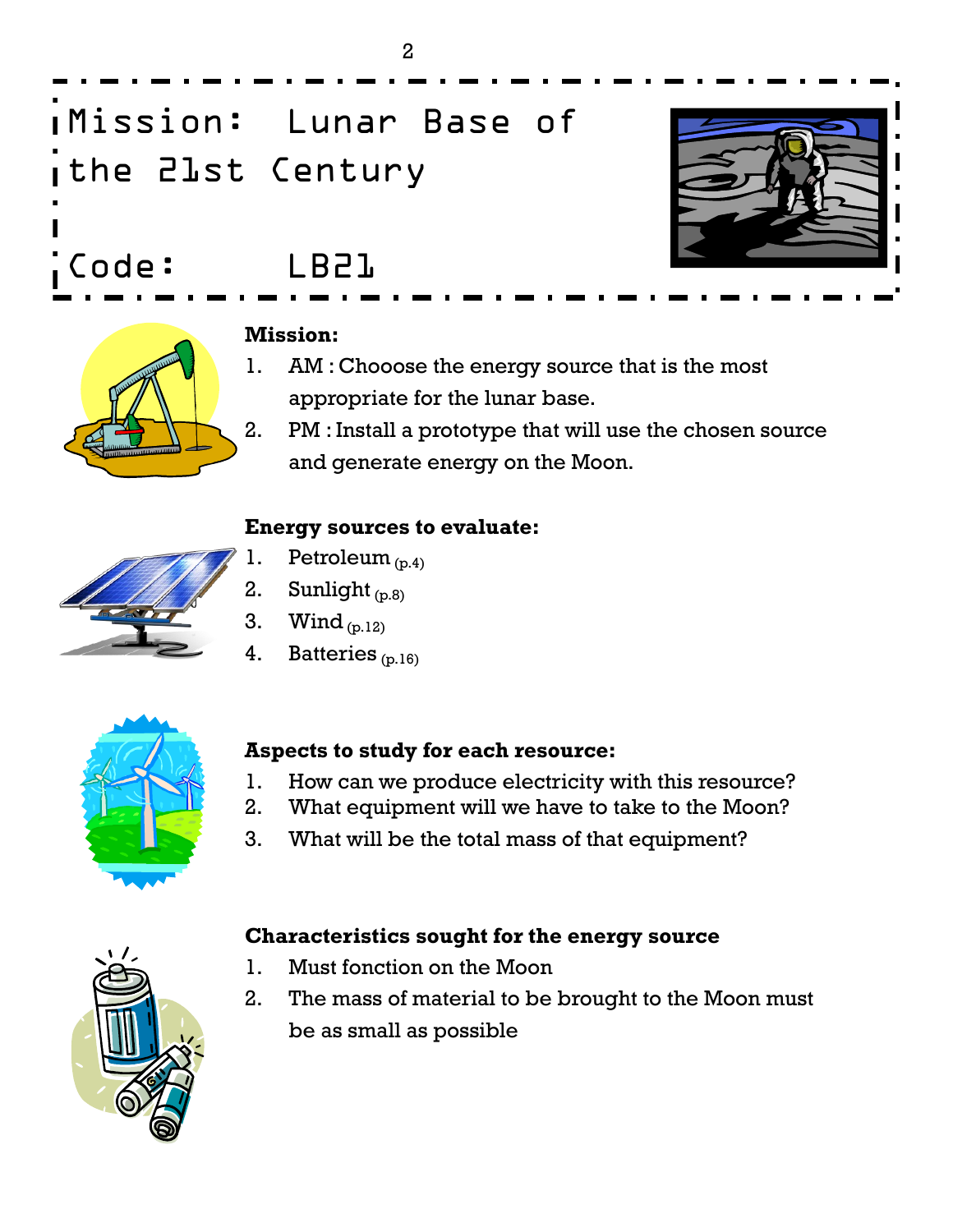#### **Base characteristics**

The future base will include living quarters and working quarters connected together. The astronauts will also have access to two lunar vehicles.

All indoor and outdoor equipment will run on electricity.

### **Total energy needs for the lunar base:**

500000 watt hours (Wh) per day 500 kilowatt hours (kWh) per day

#### **Prototype to be installed on the Moon:**



To work properly, the prototype to be placed on the Moon must include a light-emitting diode (LED) to send a signal to Earth, a motor to move the LED, and a source of electricity to be determined.

#### **Chosen site to install the prototype:**

The space shuttle has been programmed to land on the Moon at a precise location. The LED of the the prototype must be placed 1,75 metre away from the landing site.

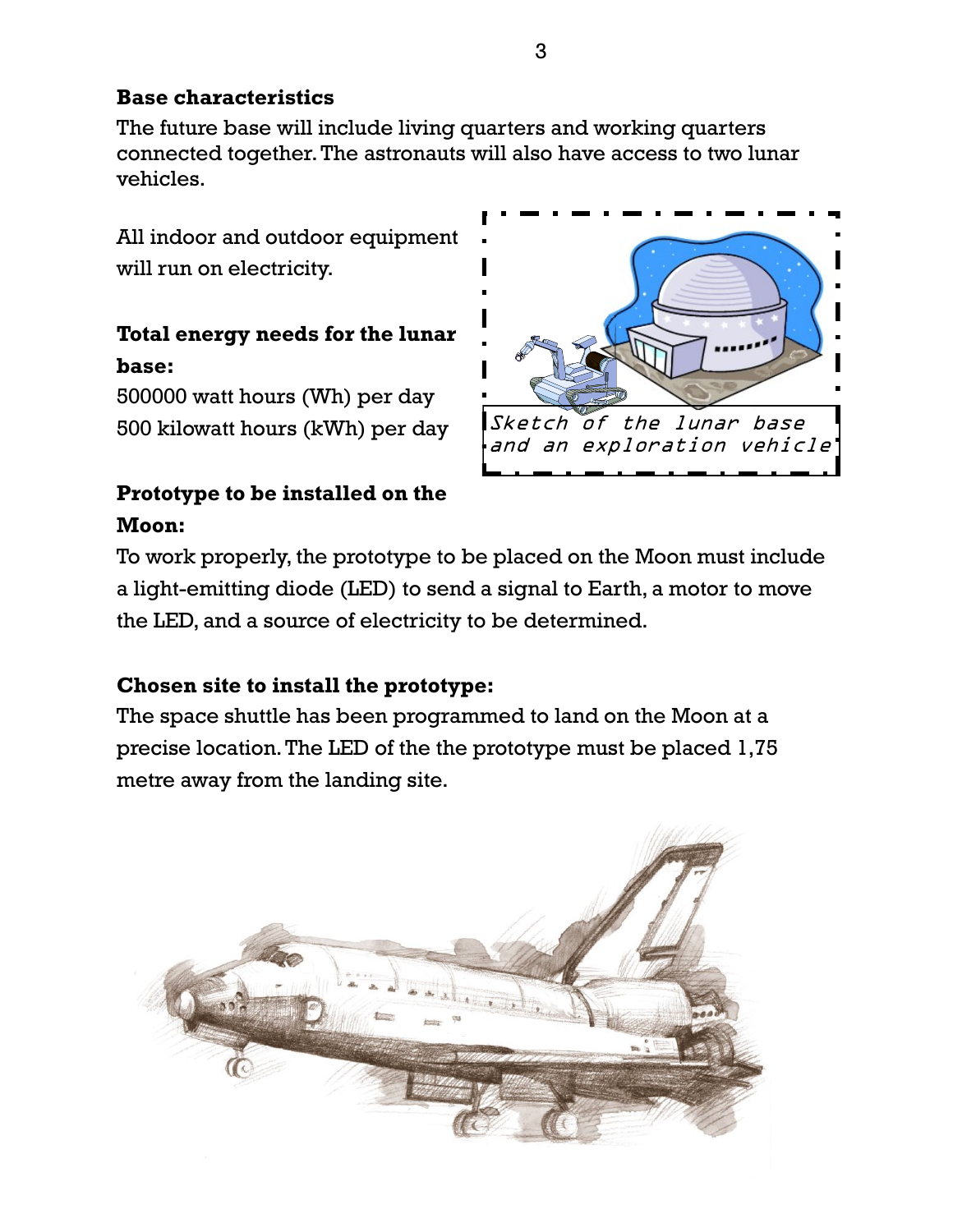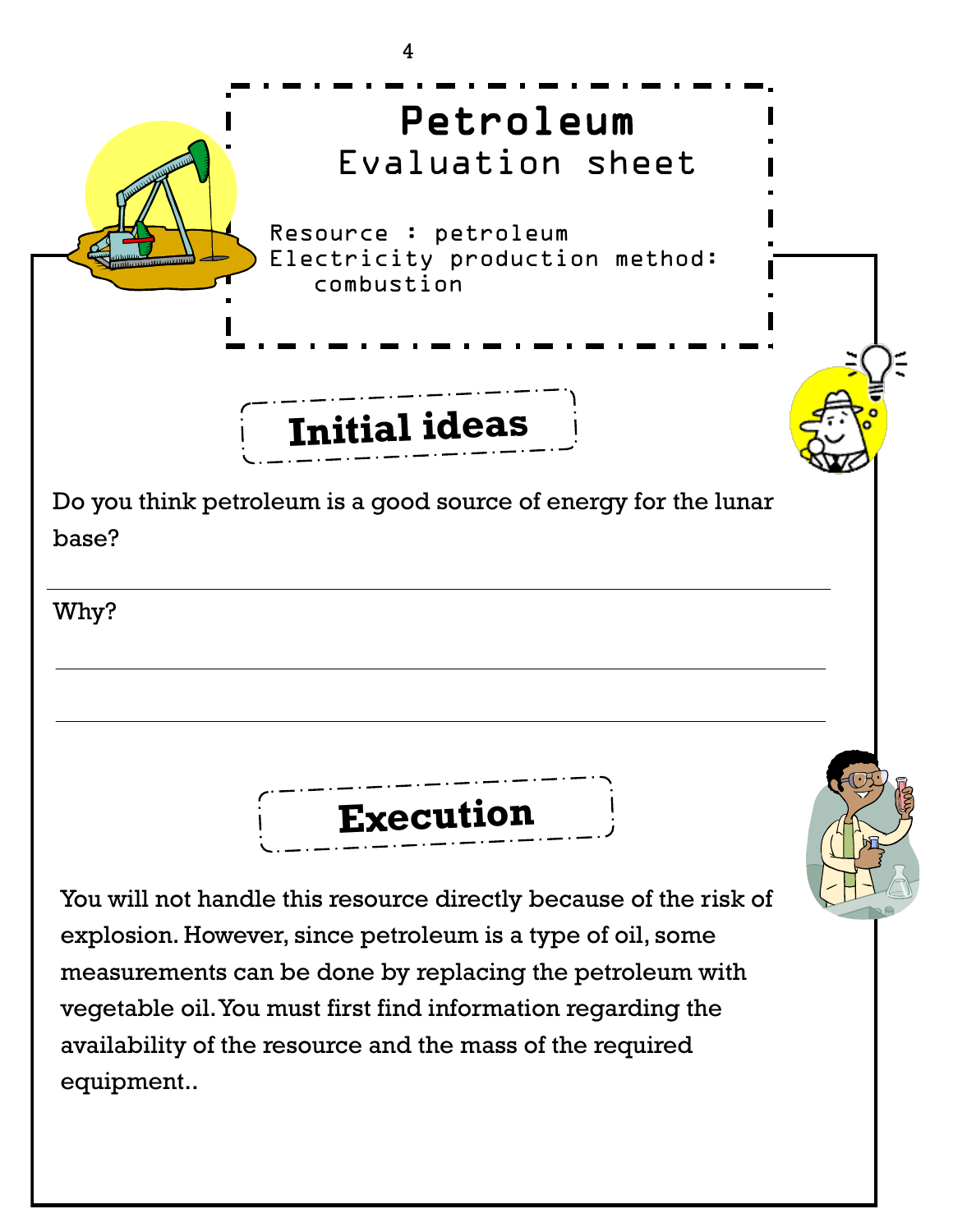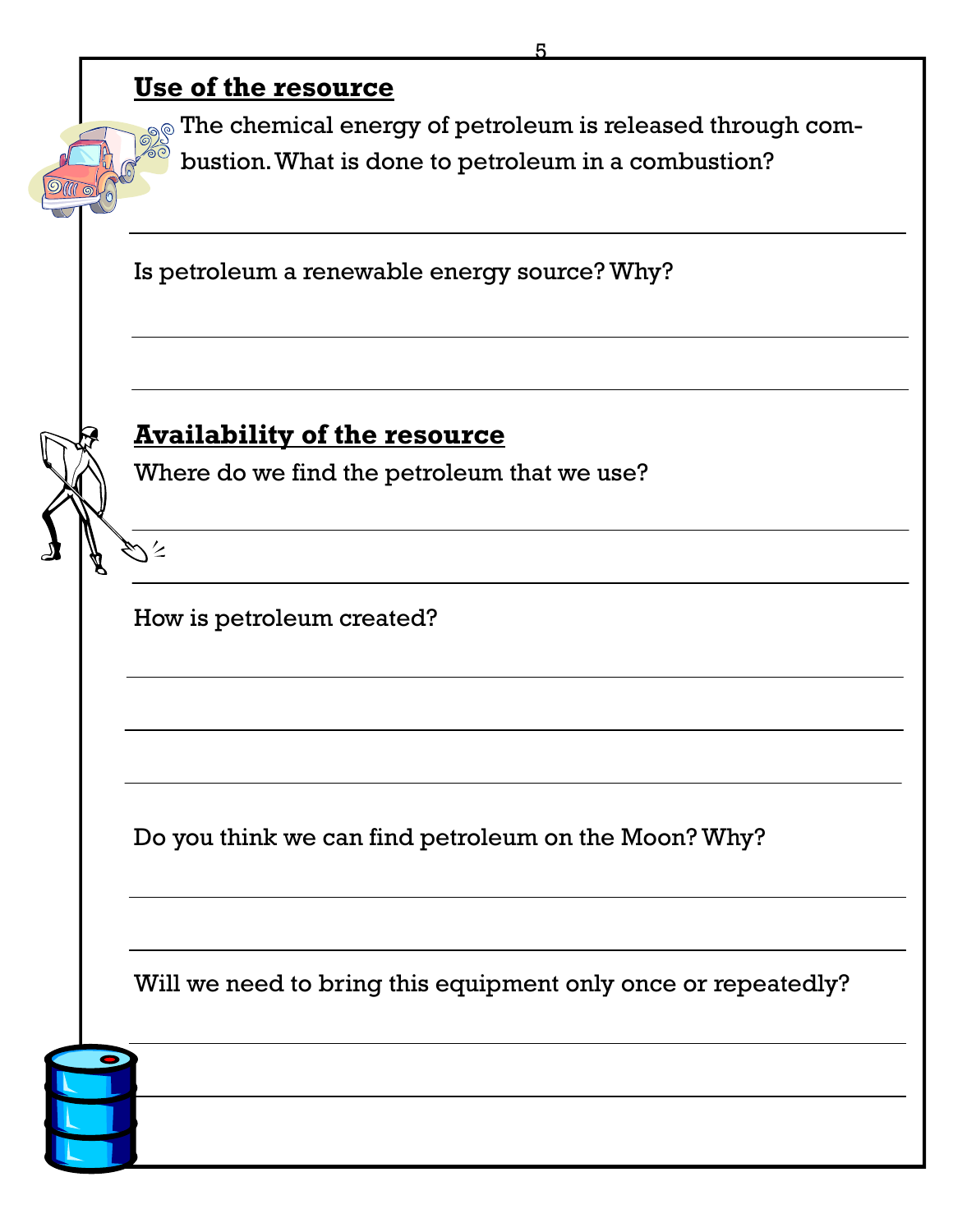# **Mass of the equipment**

To supply the daily 500 kWh of energy, the space agency evaluates that we will need 100 barrels of petroleum per year. If one barrel contains 160 litres, how many litres will it take for a whole year?

> We have to know how much all this will weigh. Petroleum being a type of oil, its weight is almost the same as that of vegetable oil.

The objects on the table will not allow you to measure the mass of a litre of oil directely. Look for a way around the problem. You will also need to make a few calculations.

|  | One litre of petroleum weighs about: | grams |
|--|--------------------------------------|-------|
|  |                                      |       |

According to your estimate, what will be the total mass for everything we will need to bring to the Moon? Give your answer in grams then convert it to kilograms.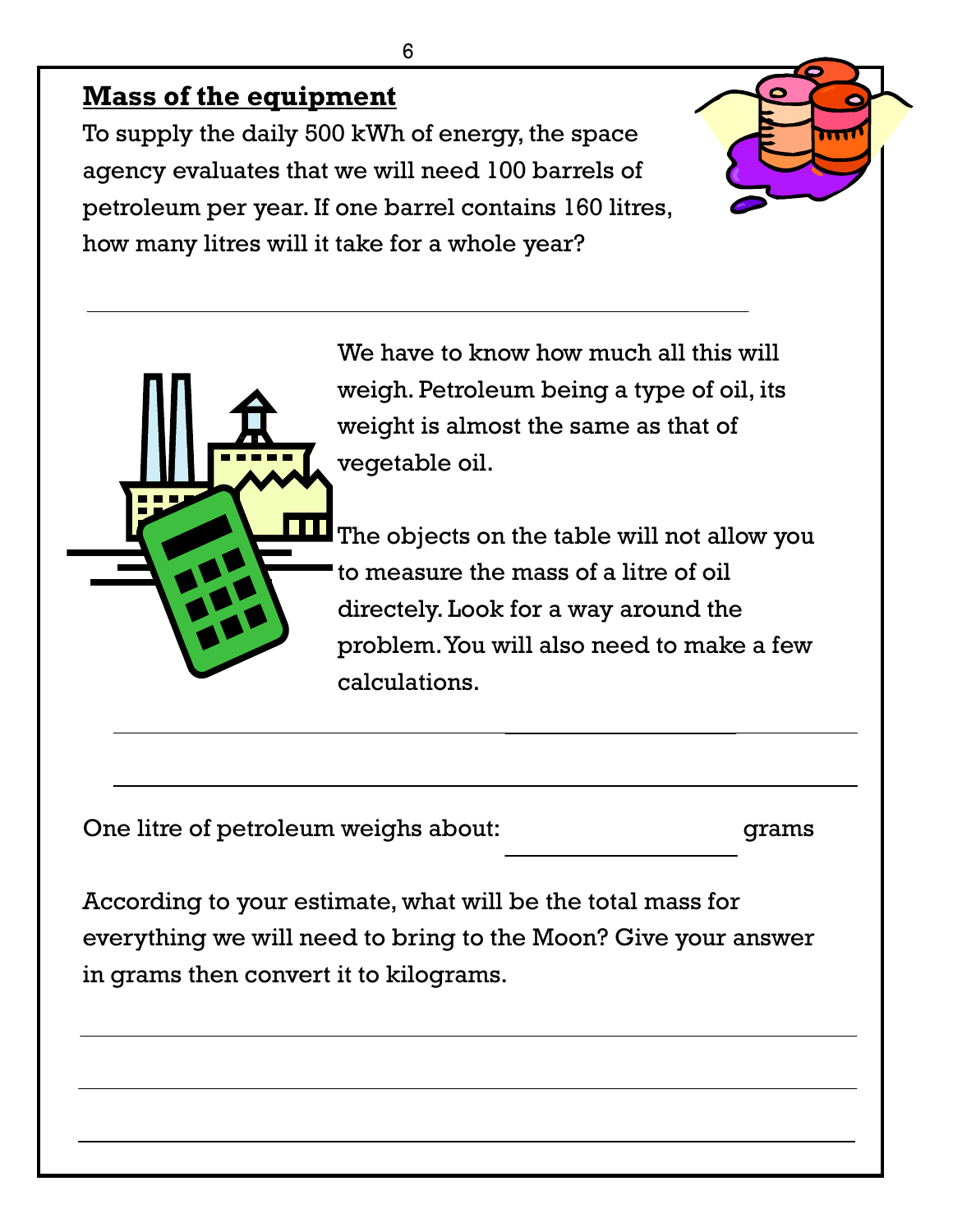





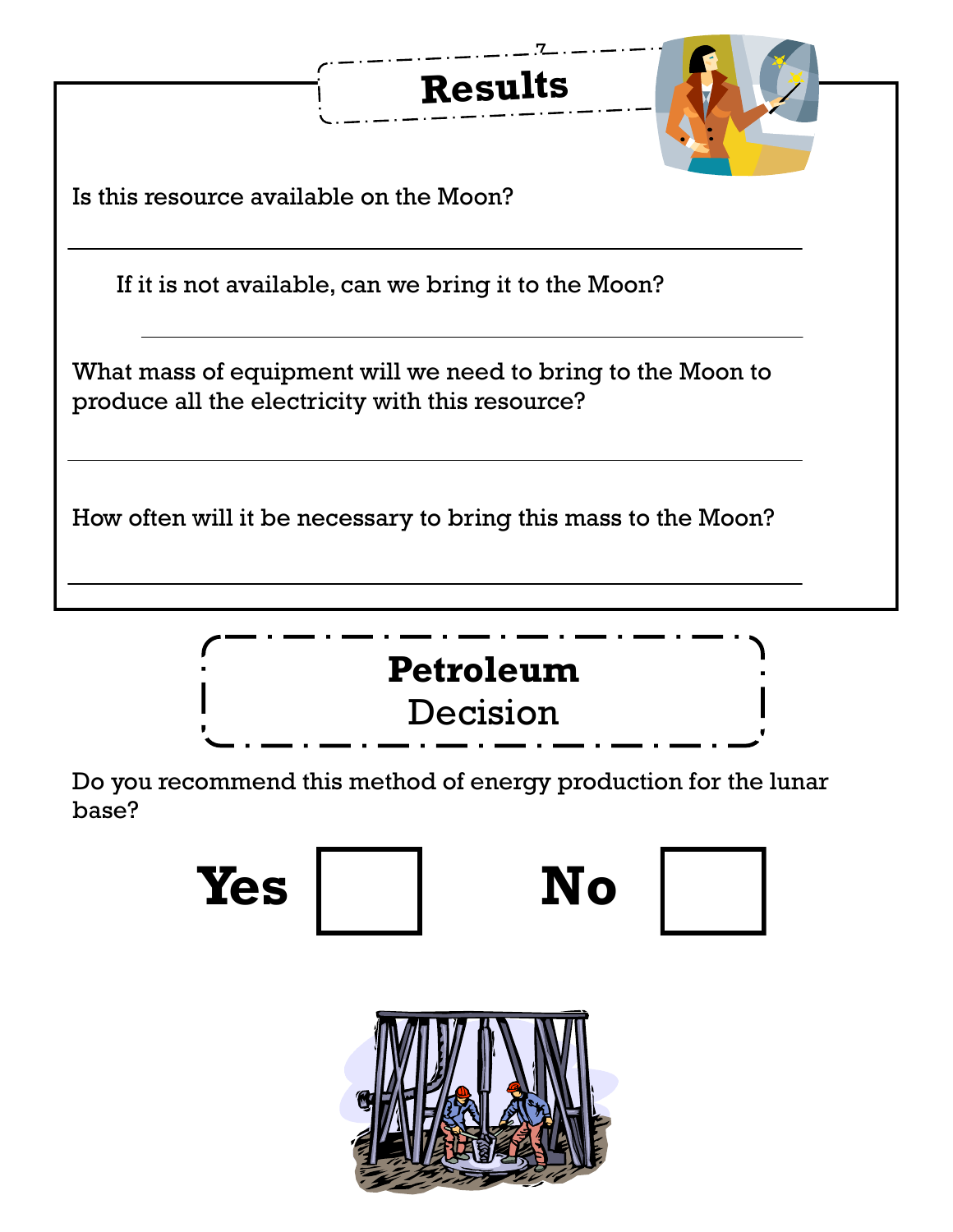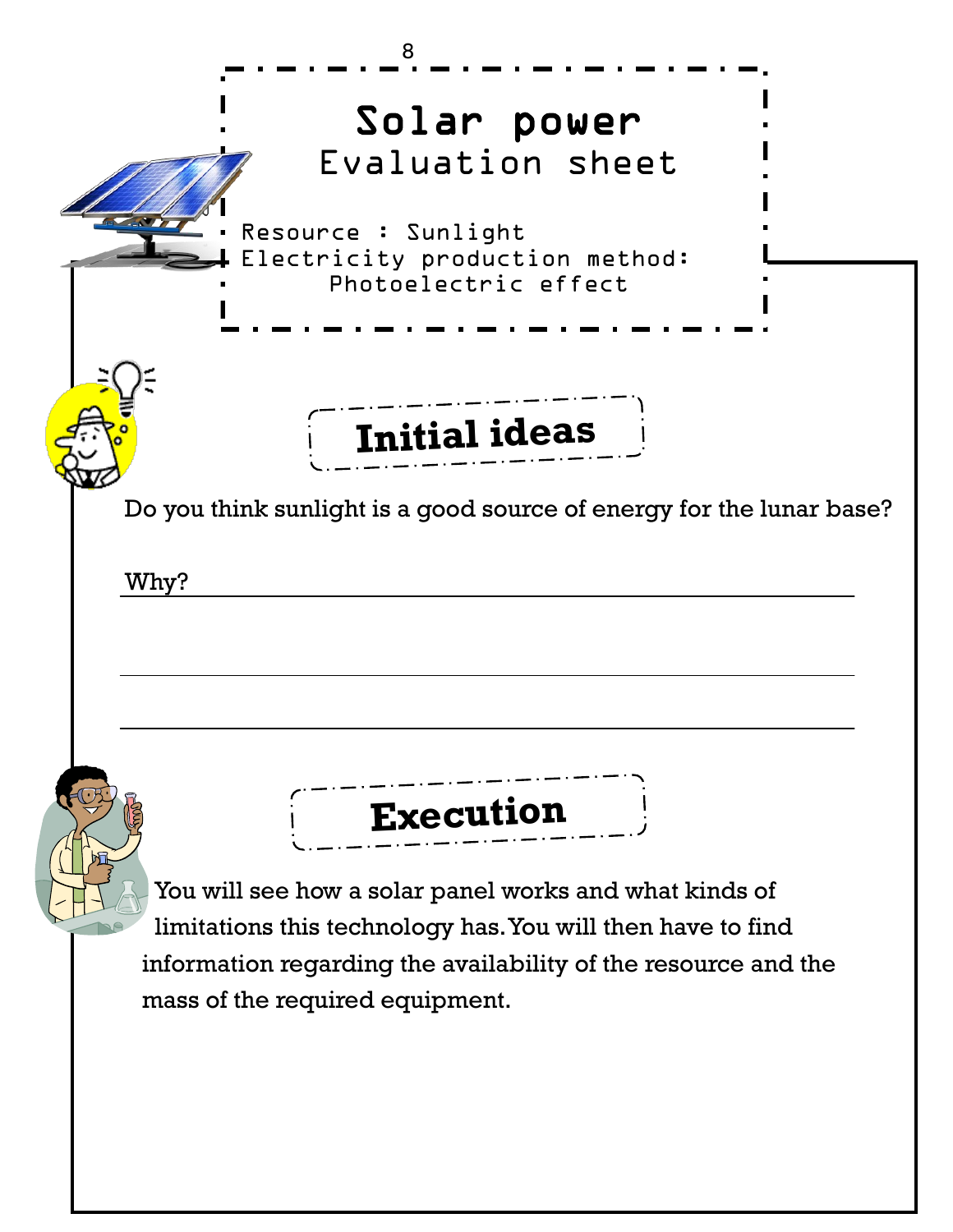### **Use of the resource**

Build a circuit in which the electricity generated by a solar panel allows the LED to light up. Use the Sun-in-a-box instead of the real Sun. Draw a plan of your circuit using the symbols from the appendix.

9

What would happen if there were clouds. To simulate clouds, hide part of the solar panel with a piece of cardboard. Look at the LED and note your observations in the table below.

|                                      | The LED |
|--------------------------------------|---------|
| $\frac{1}{4}$ of the panel is hidden |         |
| $\frac{1}{2}$ of the panel is hidden |         |
| $\frac{3}{4}$ of the panel is hidden |         |

According to your test, will solar panels function in the presence of clouds?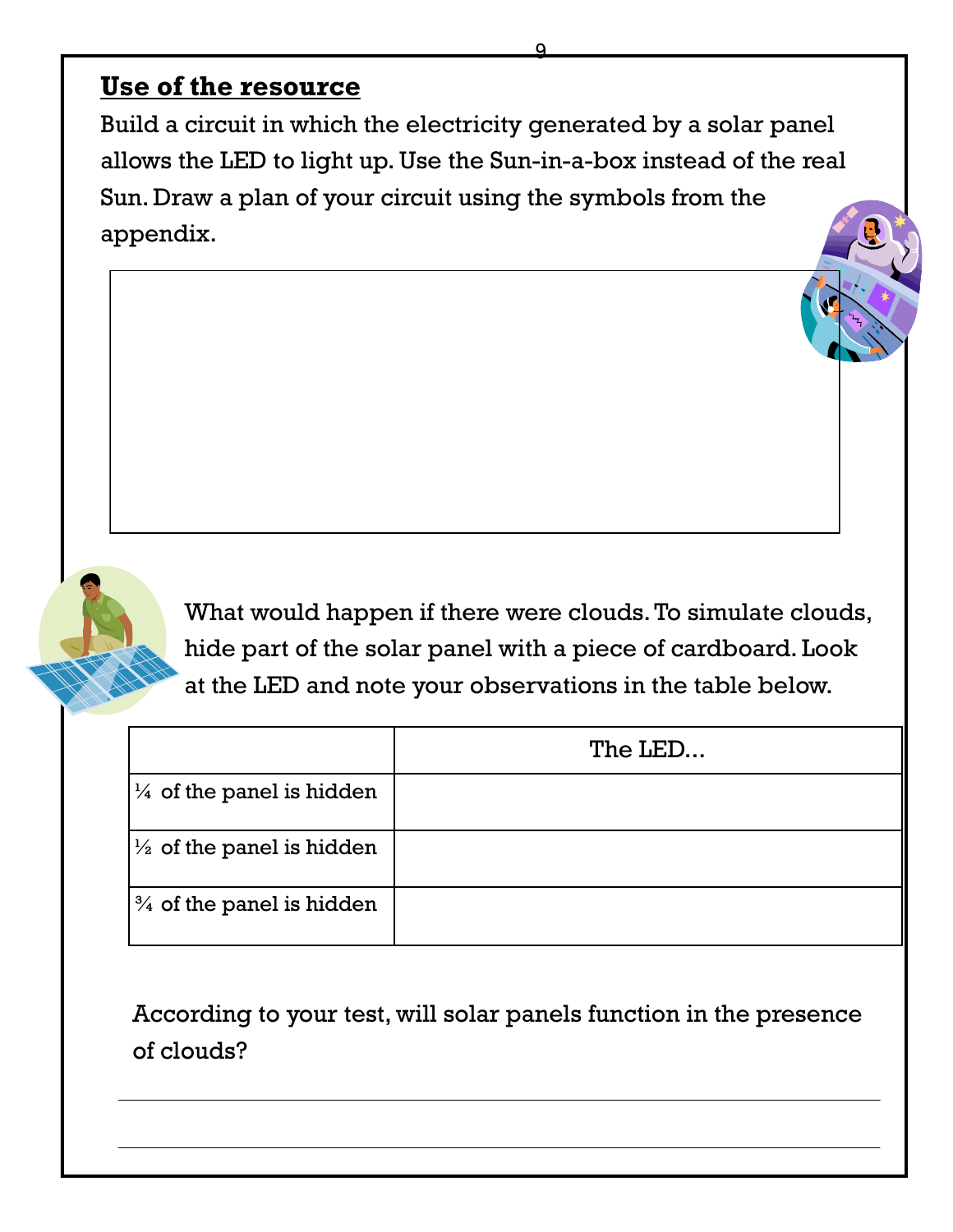



# **Masse du matériel**

To supply the 500 kWh of energy needed for a day, the space agency has estimated that 12 500 solar panels will be necessary.

How much does one solar panel weigh? Give your answers in grams.

What will be the total mass of the solar panels? Give your answer in grams then convert it to kilograms.

**Availability of the resource** (explain your answers)

Is there sunlight on the Moon?

Are there clouds on the Moon?

What must we bring to the Moon in order to use that resource?

Will we need to bring this equipment only once or repeatedly?



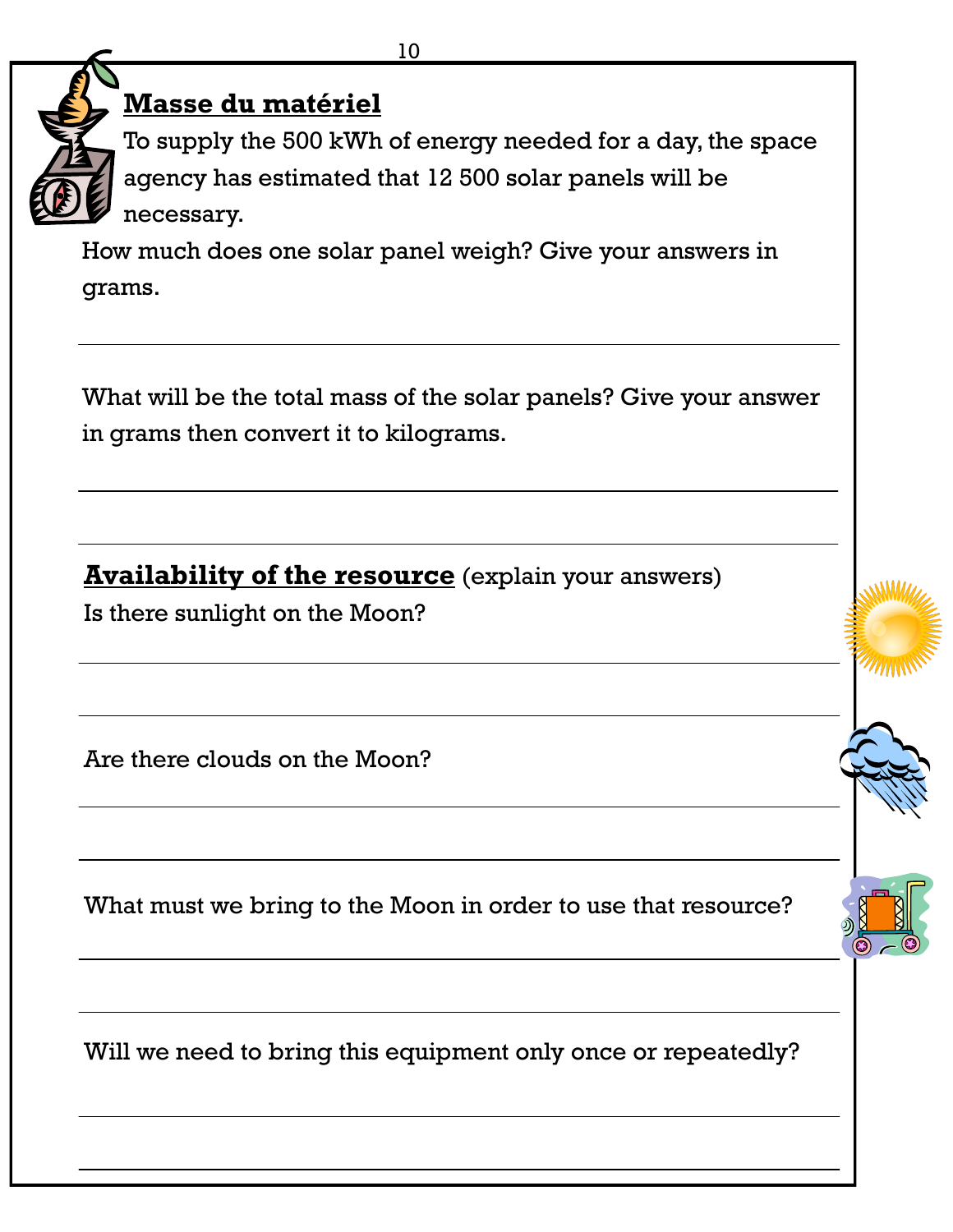| <b>Results</b>                                                                                                 |
|----------------------------------------------------------------------------------------------------------------|
| Is this resource available on the Moon?                                                                        |
| If it is not available, can we bring it to the Moon?                                                           |
| What mass of equipment will we need to bring to the Moon to<br>produce all the electricity with this resource? |
| How often will it be necessary to bring this mass to the Moon?                                                 |



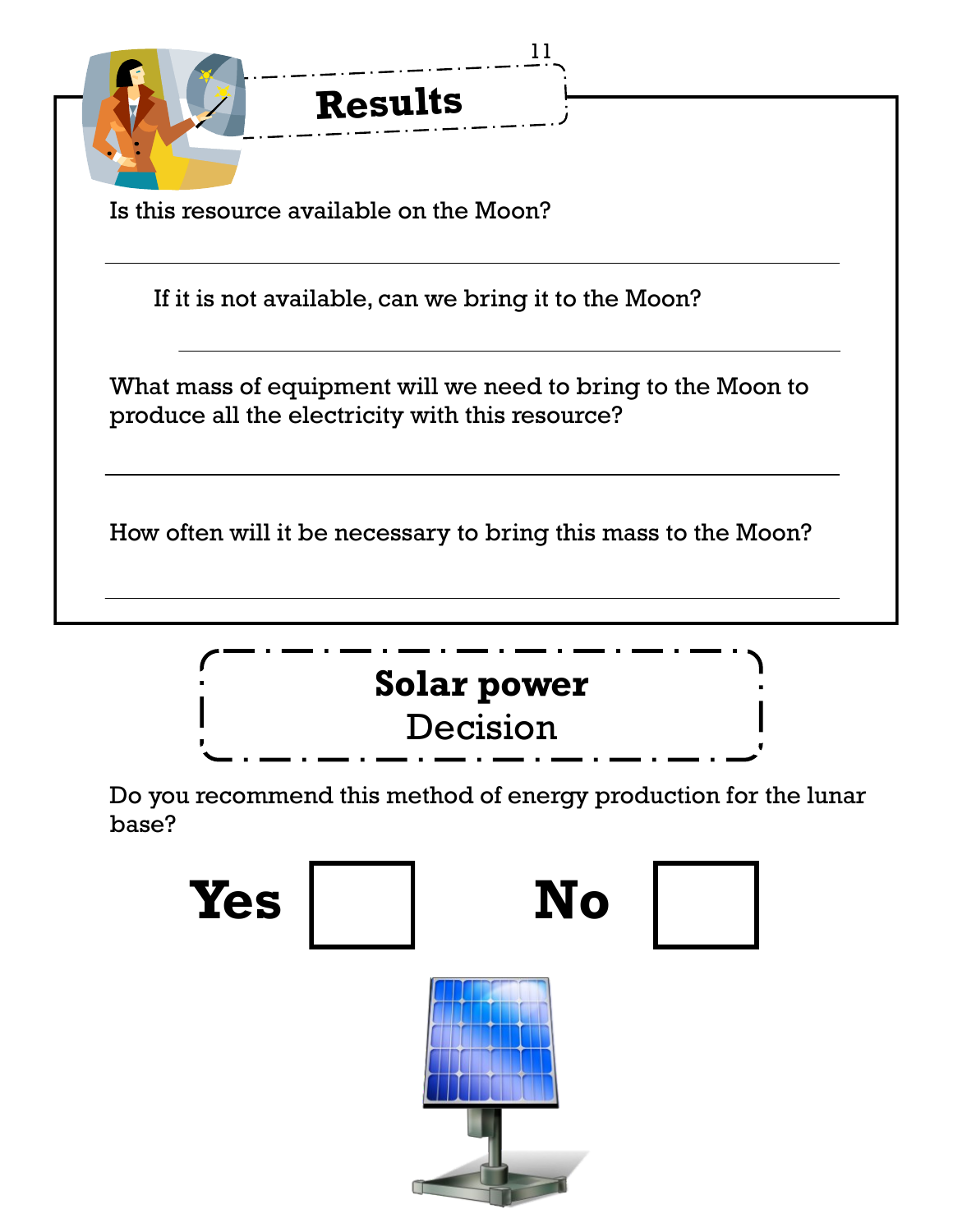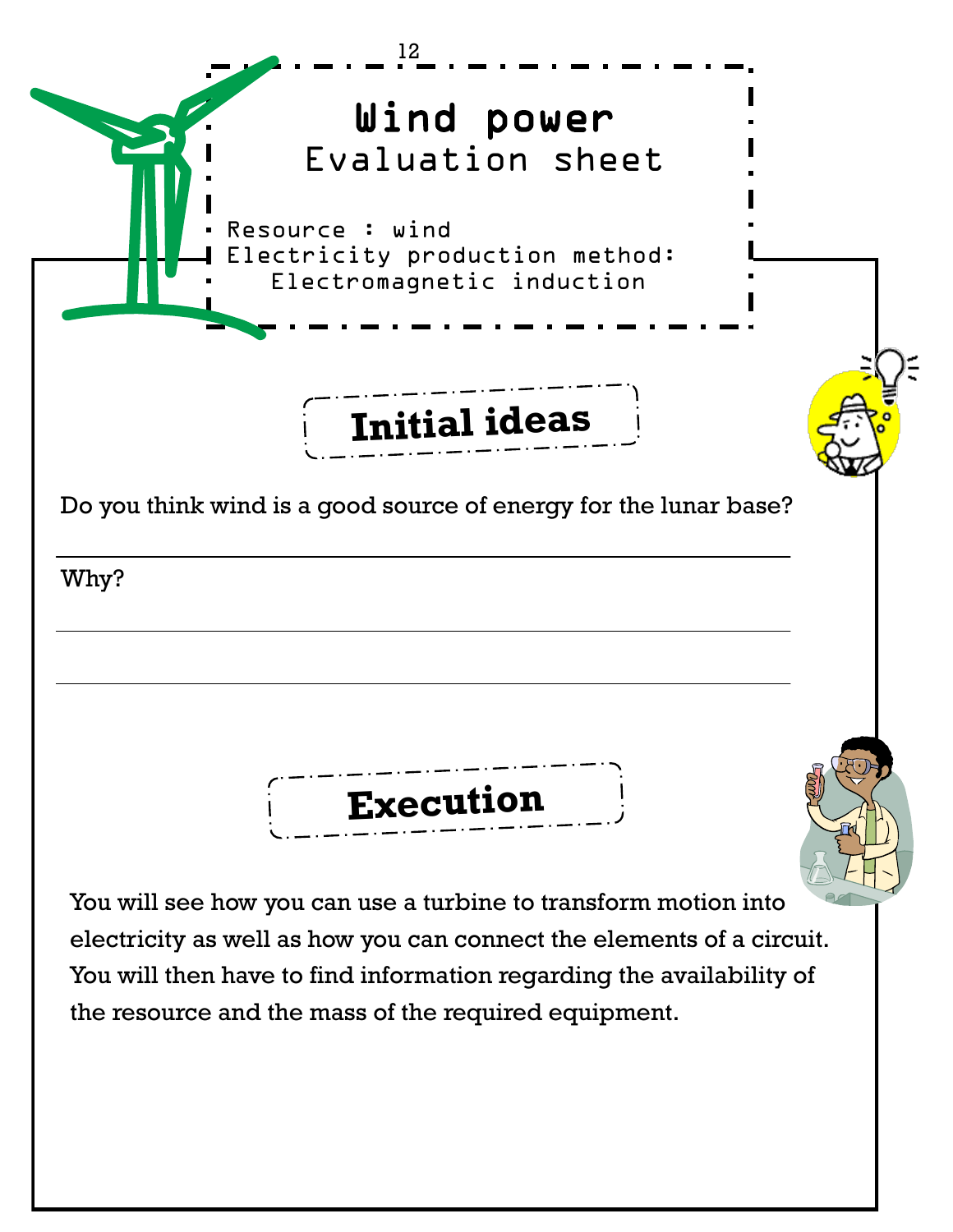# **Use of the resource**

The dynamo provided to you is a bladeless turbine. You will be the one turning the crank instead of the wind! Build a circuit in which you can light up one lightbulb using the dynamo.

Draw a plan of your circuit using the symbols from the appendix.

The way the elements of a circuit are connected can have a huge impact on how it operates. Using the parts and the diagrams on the table, answer the following questions.

Do you need to turn the crank harder if you build a circuit with two light bulbs in a **series circuit**?

Do you need to turn the crank harder if you build a circuit with two light bulbs in a **parallel circuit**?

If you have a wind turbine and ttwo light bulbs, will you get more light by connecting the bulbs in series or in parallel?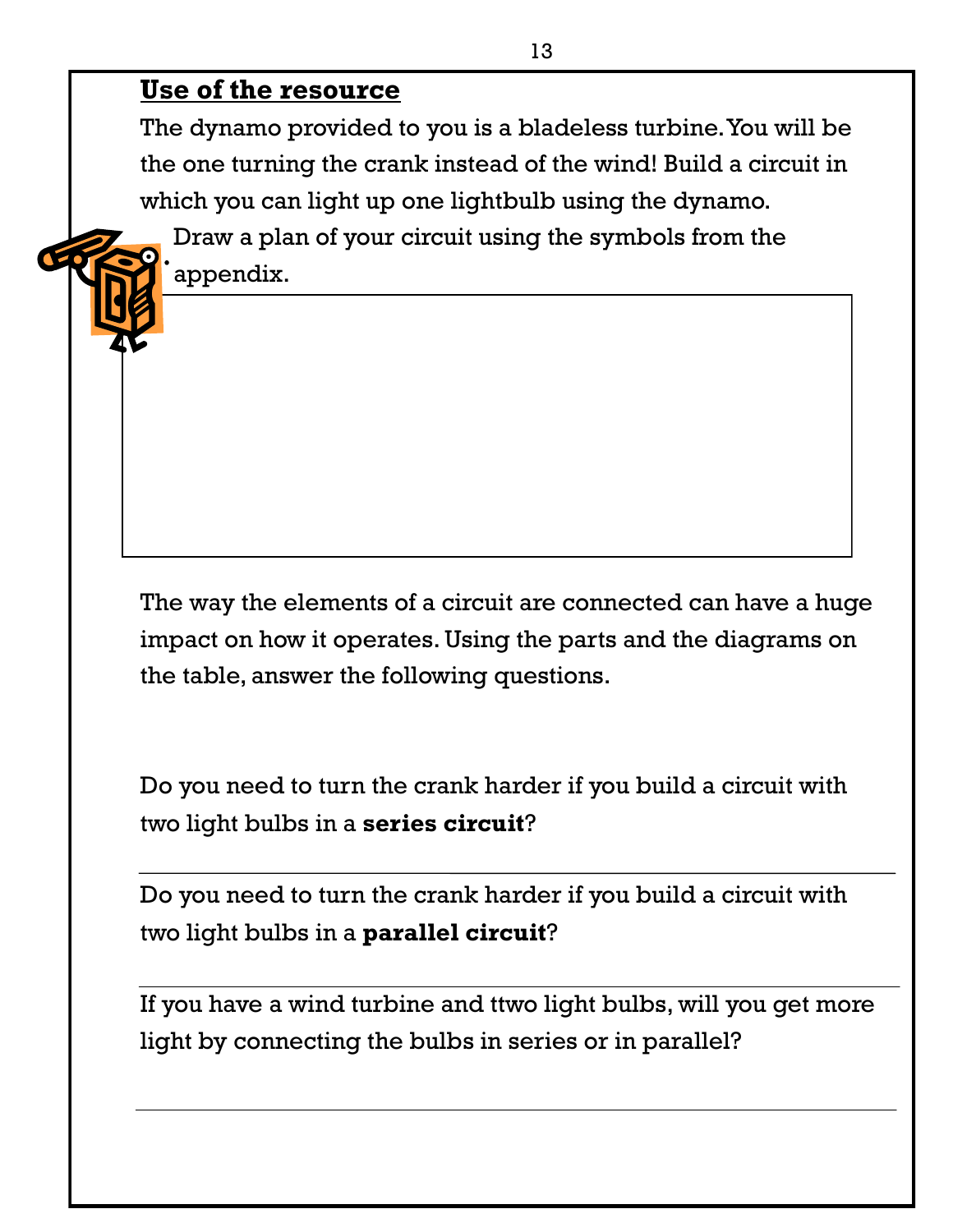# **Availability of the resource**

In your words, explain what wind is.

Explain what an atmosphere is.

Does the Moon have an atmosphere?

Is there wind on the Moon?

Can wind turbines function on the Moon?

# **Masse of the equipment**

Is there any equipment we could bring to the Moon that would allow us to use wind power?

If you think so, write down what kind of equipment and estimate its mass. If not, explain why.

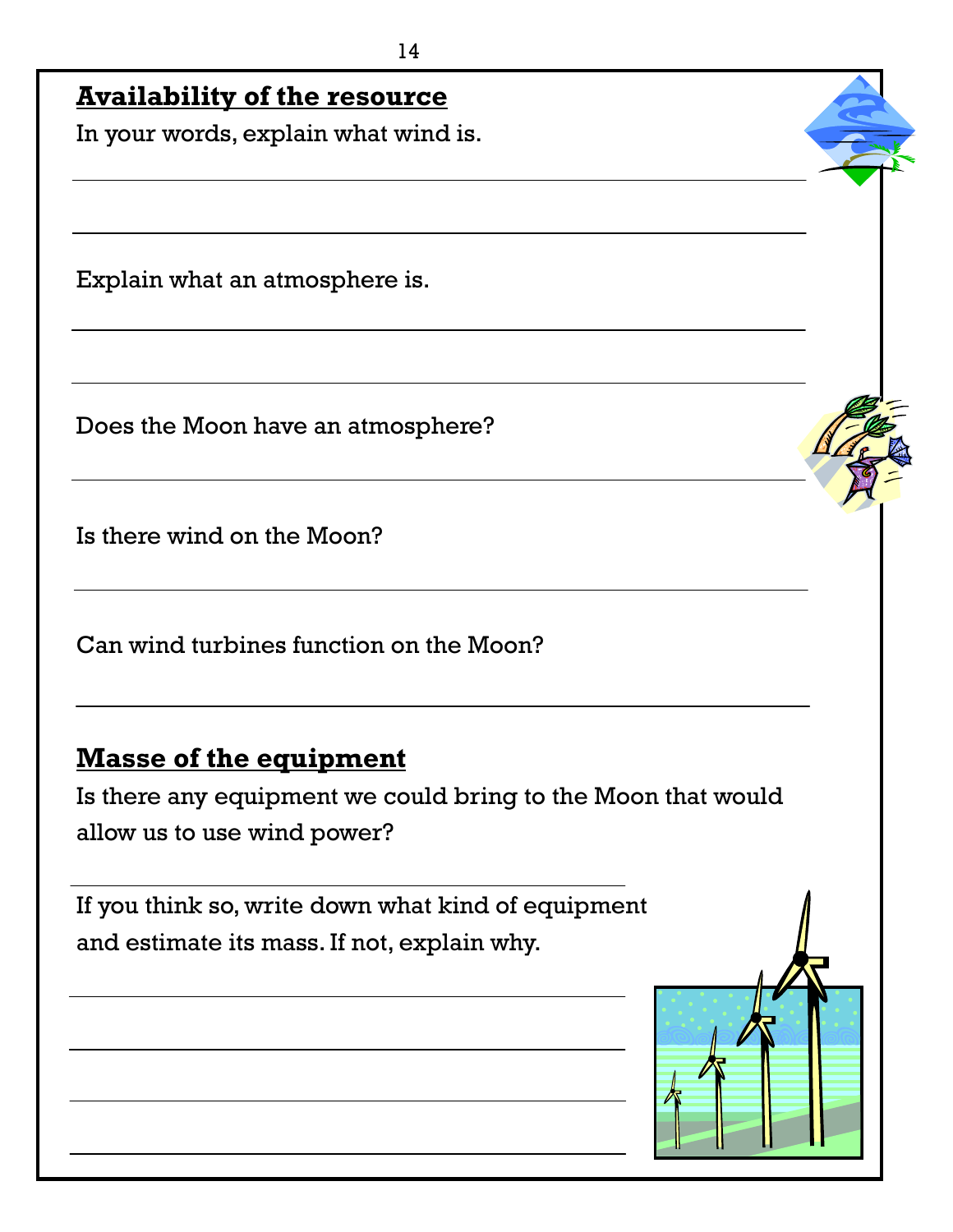| 15                                                                                                               |
|------------------------------------------------------------------------------------------------------------------|
| <b>Results</b>                                                                                                   |
| Is this resource available on the Moon?                                                                          |
| If it is not available, can we bring it to the Moon?                                                             |
| What mass of equipment will we need to bring to the Moon to pro-<br>duce all the electricity with this resource? |
| How often will it be necessary to bring this mass to the Moon?                                                   |



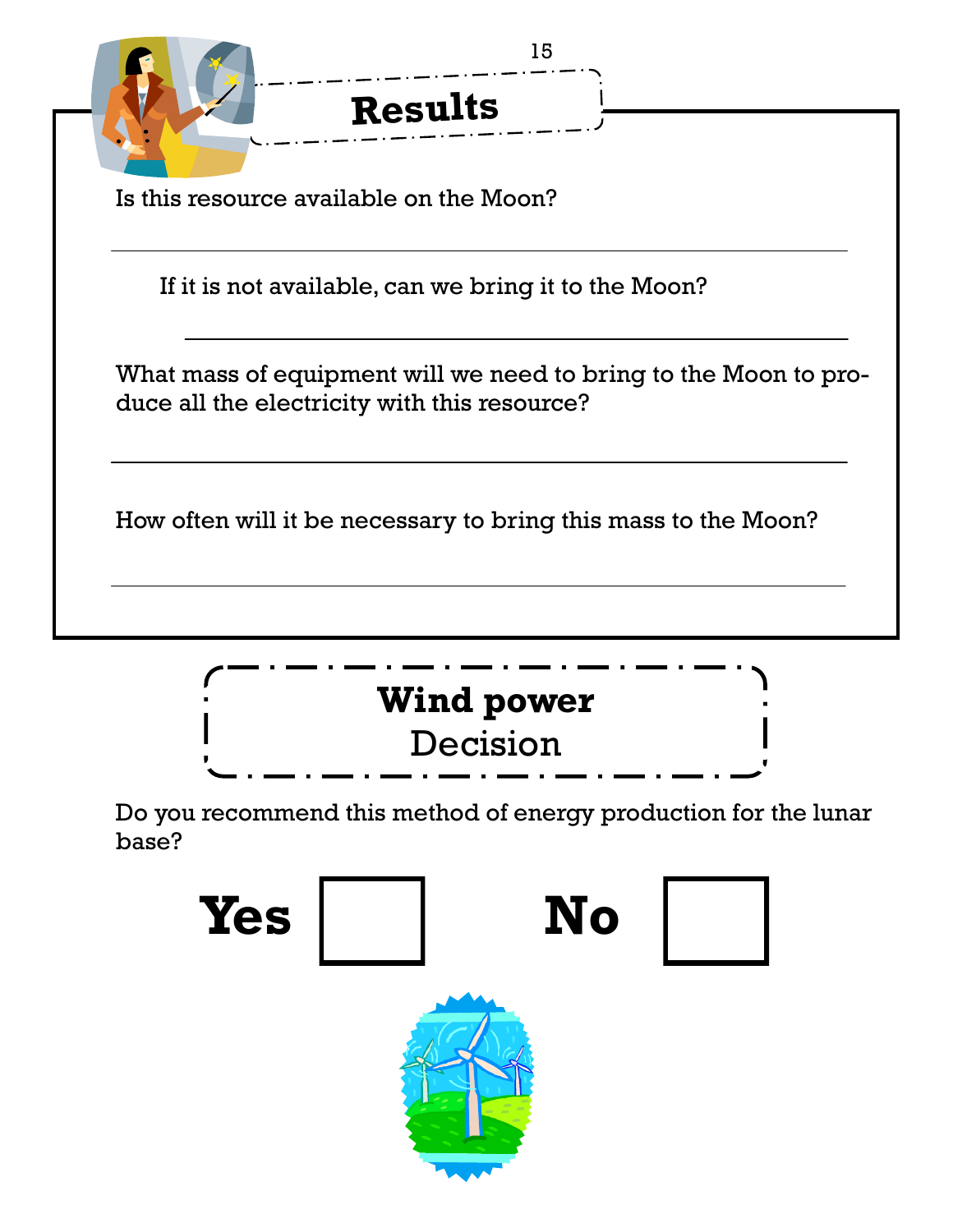

equipment.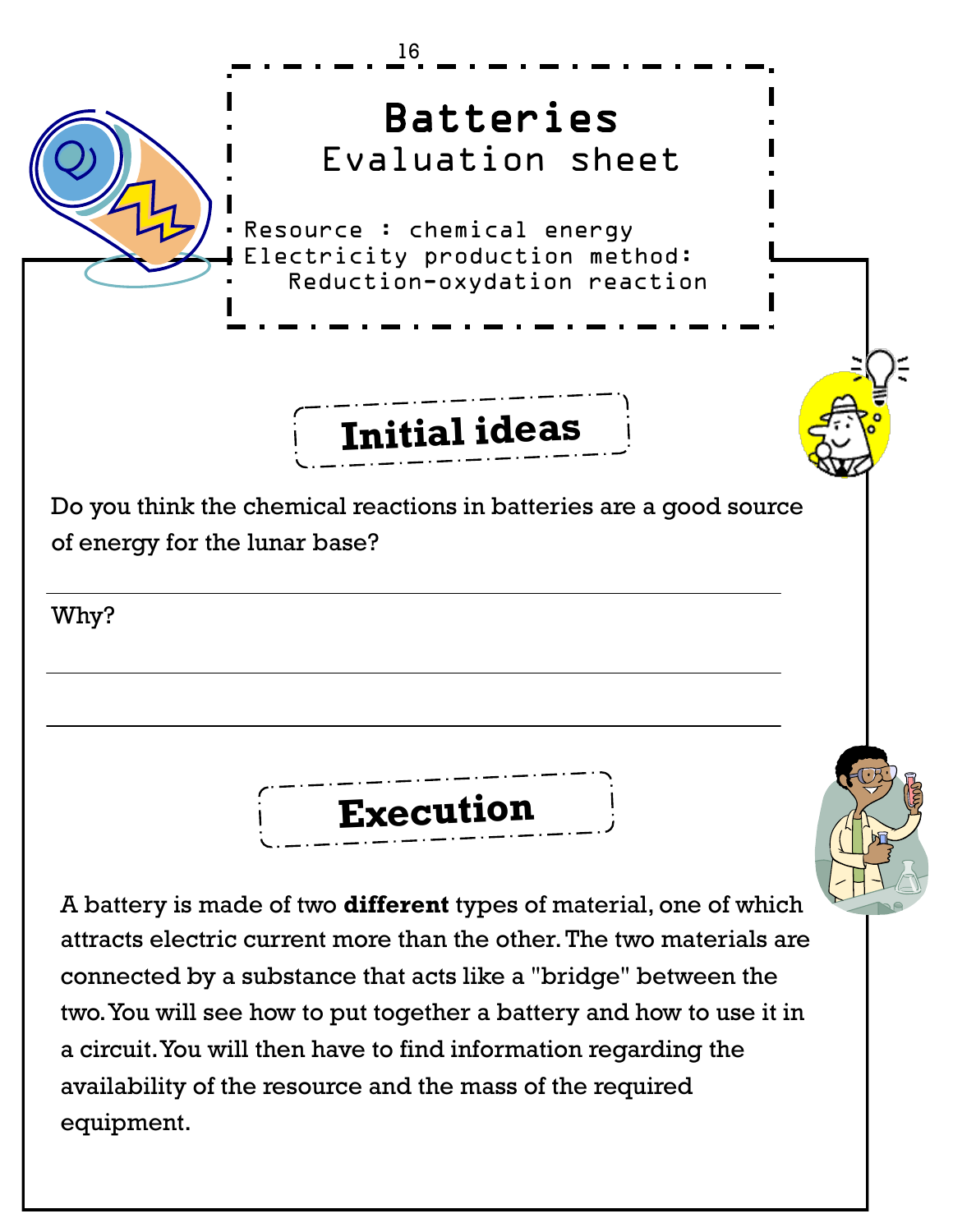#### **Use of the resource**

Batteries transform chemical energy into electricity. The reaction you will observe takes place between zinc and copper plates connected through… fruit juice!



The plates must be inserted in the lemon, but they must not touch! The zinc and copper will react with the juice, which will produce an electric current.

A battery like this one is probably too weak light up a LED. **You will need to connect several batteries in a series circuit** to add their power. Use the plan on the table as a reference.

What is the minimal number of copper-zinc batteries you must use to light up the LED?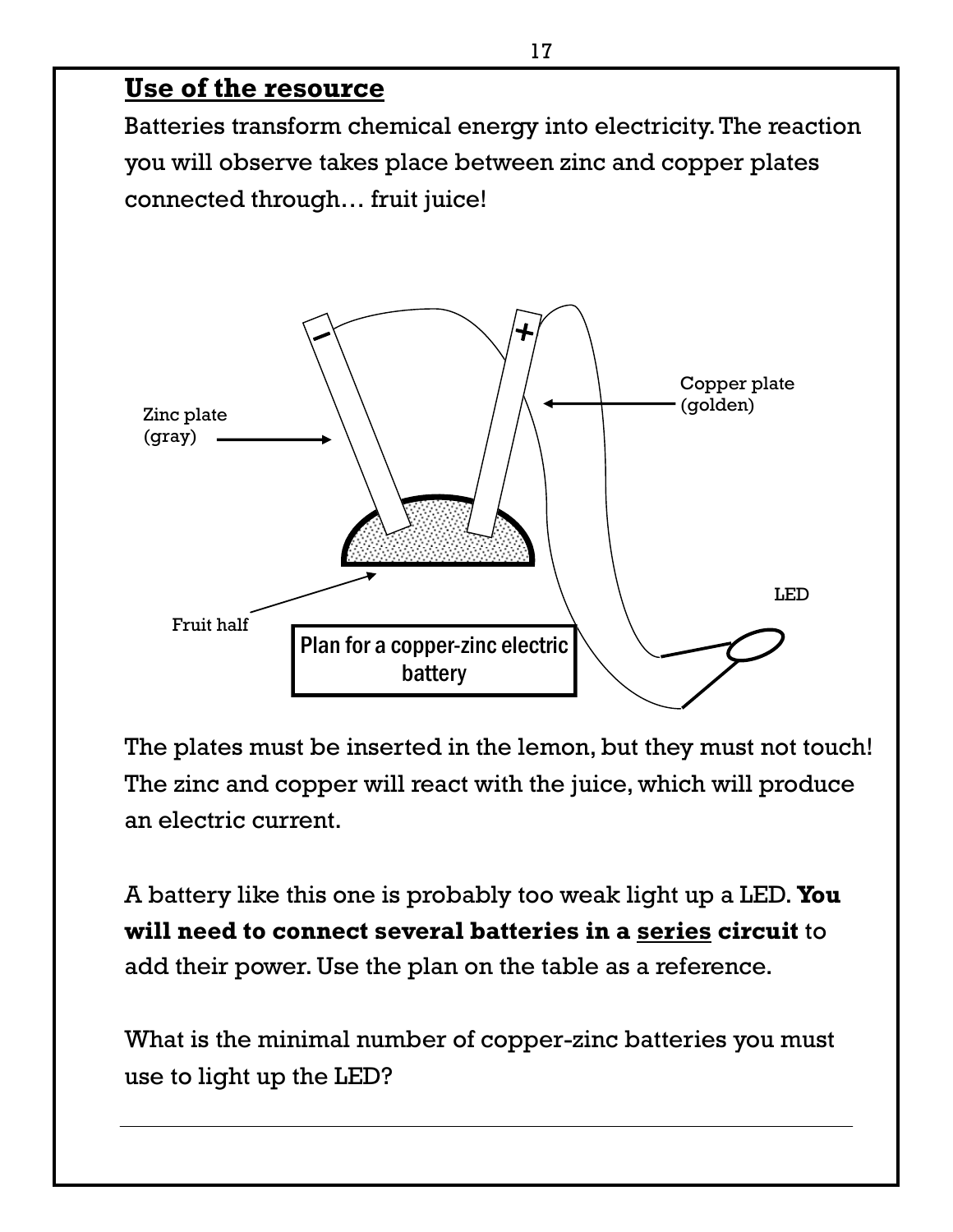# **Availability of the resource**

Since batteries are made by humans, there are of course none on the Moon. If we choose this resource, we would have to bring some with us.

Will we need to bring this equipment only once or repeatedly?

# **Mass of the equipment**

The space agency estimates that its super batteries can provide **2 kWh each** before becoming completely discharged. They have the same weight as regular batteries. How much does a battery weigh?

grams

How many batteries will be required to provide the 500 kWh of energy neeeded for the lunar base in one day?

How many batteries will we need for one year?

What will be the total mass of the batteries? Give your answer in grams then convert it to kilograms.

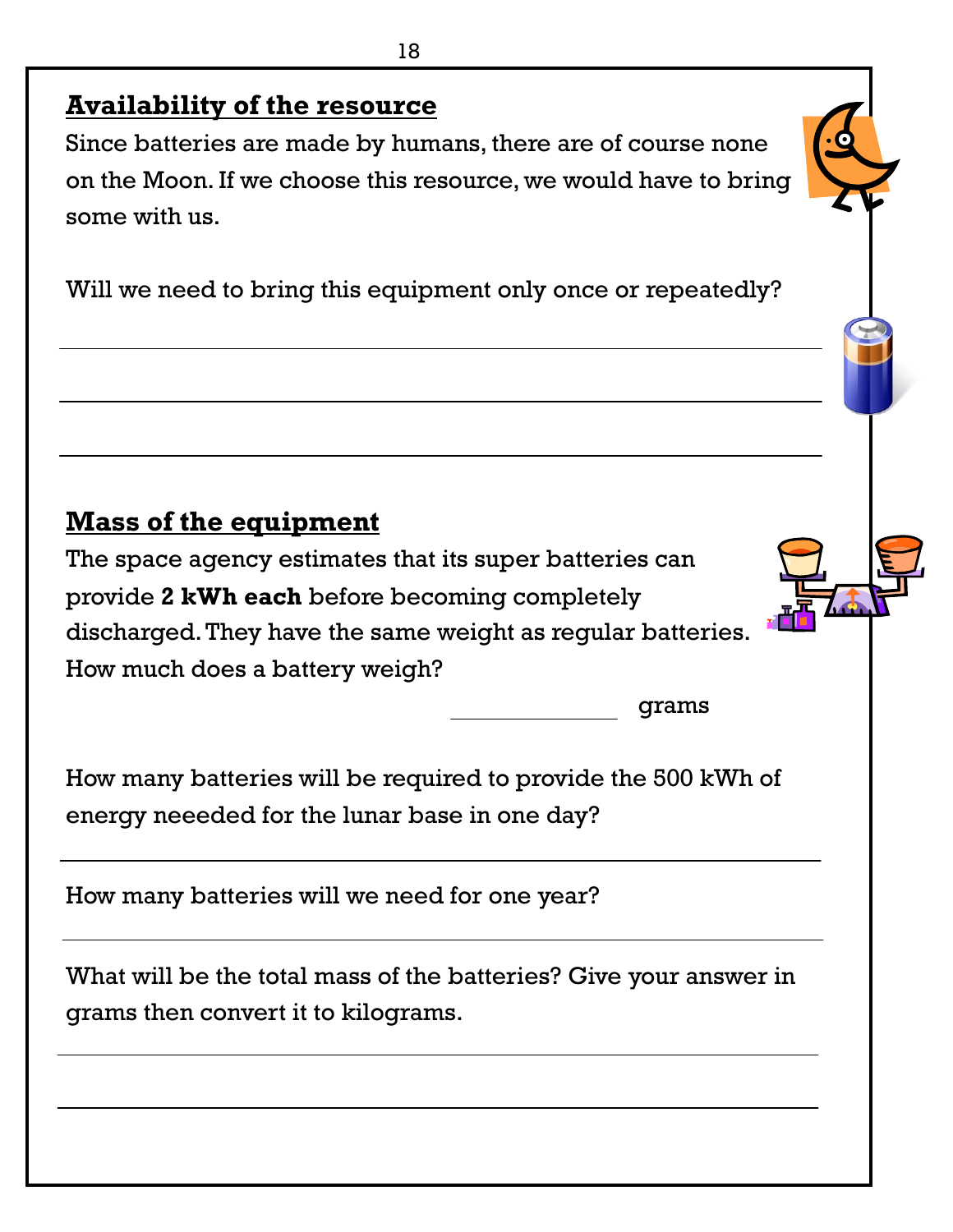| <b>Results</b>                                                                                                   |
|------------------------------------------------------------------------------------------------------------------|
| Is this resource available on the Moon?                                                                          |
| If it is not available, can we bring it to the Moon?                                                             |
| What mass of equipment will we need to bring to the Moon to pro-<br>duce all the electricity with this resource? |
| How often will it be necessary to bring this mass to the Moon?                                                   |





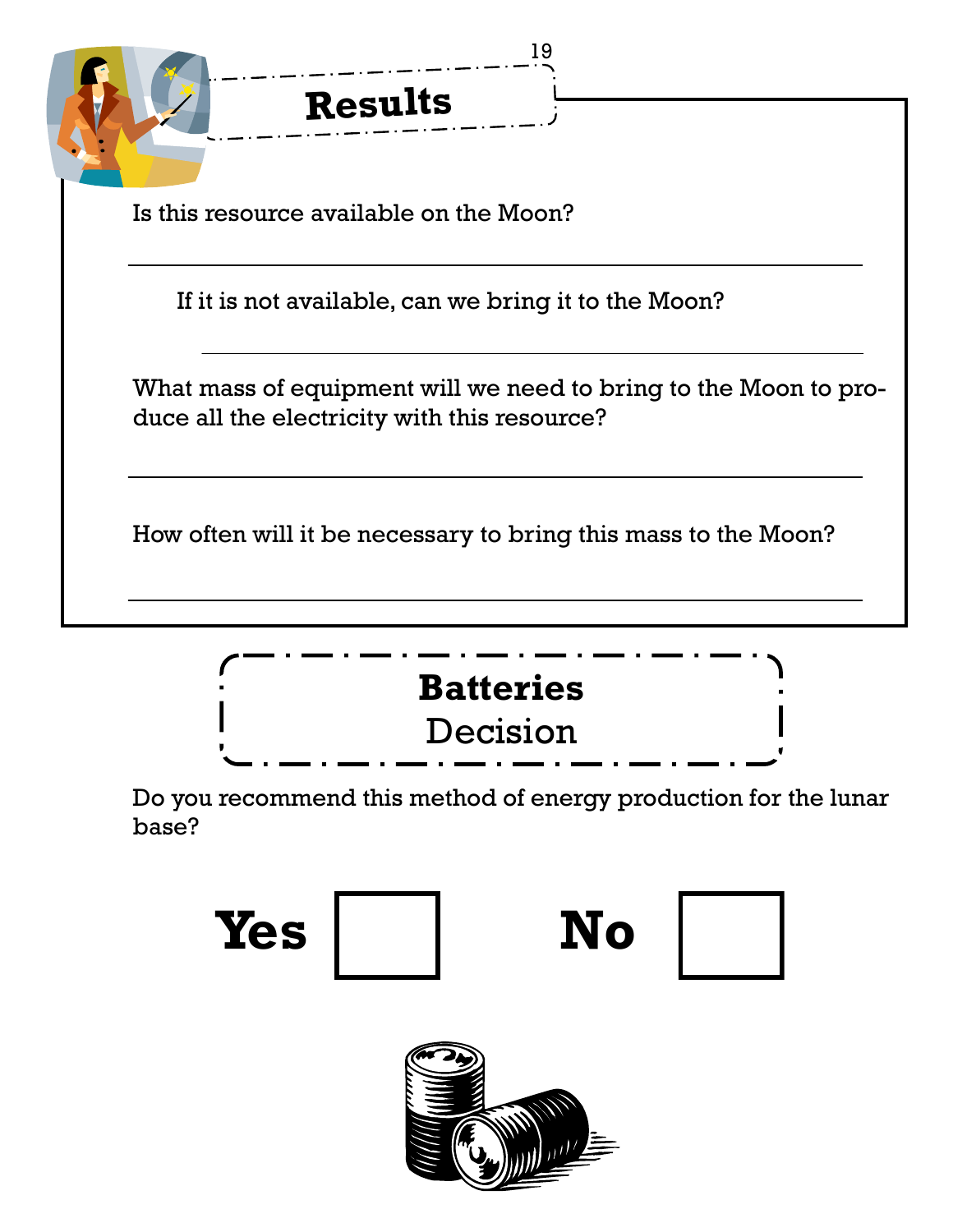